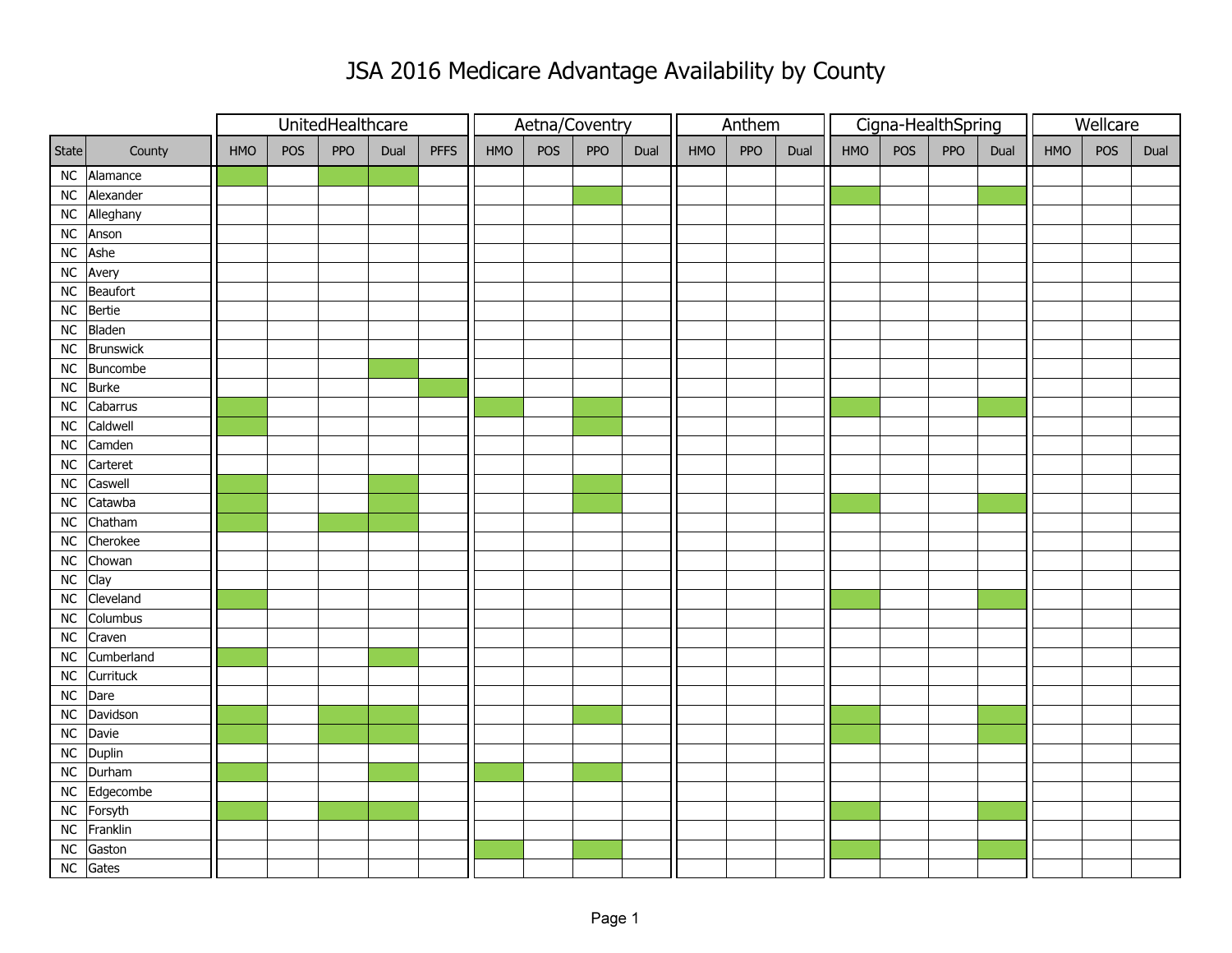## JSA 2016 Medicare Advantage Availability by County

|            |               |            |     | UnitedHealthcare |      |             | Aetna/Coventry |     |     |      |            | Anthem |      |            | Cigna-HealthSpring |     | Wellcare |     |     |      |
|------------|---------------|------------|-----|------------------|------|-------------|----------------|-----|-----|------|------------|--------|------|------------|--------------------|-----|----------|-----|-----|------|
| State      | County        | <b>HMO</b> | POS | <b>PPO</b>       | Dual | <b>PFFS</b> | HMO            | POS | PPO | Dual | <b>HMO</b> | PPO    | Dual | <b>HMO</b> | POS                | PPO | Dual     | HMO | POS | Dual |
|            | $NC$ Graham   |            |     |                  |      |             |                |     |     |      |            |        |      |            |                    |     |          |     |     |      |
| ${\sf NC}$ | Granville     |            |     |                  |      |             |                |     |     |      |            |        |      |            |                    |     |          |     |     |      |
| ${\sf NC}$ | Greene        |            |     |                  |      |             |                |     |     |      |            |        |      |            |                    |     |          |     |     |      |
| ${\sf NC}$ | Guilford      |            |     |                  |      |             |                |     |     |      |            |        |      |            |                    |     |          |     |     |      |
| ${\sf NC}$ | Halifax       |            |     |                  |      |             |                |     |     |      |            |        |      |            |                    |     |          |     |     |      |
| ${\sf NC}$ | Harnett       |            |     |                  |      |             |                |     |     |      |            |        |      |            |                    |     |          |     |     |      |
| ${\sf NC}$ | Haywood       |            |     |                  |      |             |                |     |     |      |            |        |      |            |                    |     |          |     |     |      |
| ${\sf NC}$ | Henderson     |            |     |                  |      |             |                |     |     |      |            |        |      |            |                    |     |          |     |     |      |
| ${\sf NC}$ | Hertford      |            |     |                  |      |             |                |     |     |      |            |        |      |            |                    |     |          |     |     |      |
| ${\sf NC}$ | Hoke          |            |     |                  |      |             |                |     |     |      |            |        |      |            |                    |     |          |     |     |      |
| NC         | Hyde          |            |     |                  |      |             |                |     |     |      |            |        |      |            |                    |     |          |     |     |      |
| ${\sf NC}$ | Iredell       |            |     |                  |      |             |                |     |     |      |            |        |      |            |                    |     |          |     |     |      |
| ${\sf NC}$ | Jackson       |            |     |                  |      |             |                |     |     |      |            |        |      |            |                    |     |          |     |     |      |
| ${\sf NC}$ | Johnston      |            |     |                  |      |             |                |     |     |      |            |        |      |            |                    |     |          |     |     |      |
| ${\sf NC}$ | Jones         |            |     |                  |      |             |                |     |     |      |            |        |      |            |                    |     |          |     |     |      |
| ${\sf NC}$ | Lee           |            |     |                  |      |             |                |     |     |      |            |        |      |            |                    |     |          |     |     |      |
| ${\sf NC}$ | Lenoir        |            |     |                  |      |             |                |     |     |      |            |        |      |            |                    |     |          |     |     |      |
| ${\sf NC}$ | Lincoln       |            |     |                  |      |             |                |     |     |      |            |        |      |            |                    |     |          |     |     |      |
| ${\sf NC}$ | Macon         |            |     |                  |      |             |                |     |     |      |            |        |      |            |                    |     |          |     |     |      |
| ${\sf NC}$ | Madison       |            |     |                  |      |             |                |     |     |      |            |        |      |            |                    |     |          |     |     |      |
| ${\sf NC}$ | Martin        |            |     |                  |      |             |                |     |     |      |            |        |      |            |                    |     |          |     |     |      |
| ${\sf NC}$ | Mcdowell      |            |     |                  |      |             |                |     |     |      |            |        |      |            |                    |     |          |     |     |      |
| ${\sf NC}$ | Mecklenburg   |            |     |                  |      |             |                |     |     |      |            |        |      |            |                    |     |          |     |     |      |
| ${\sf NC}$ | Mitchell      |            |     |                  |      |             |                |     |     |      |            |        |      |            |                    |     |          |     |     |      |
| ${\sf NC}$ | Montgomery    |            |     |                  |      |             |                |     |     |      |            |        |      |            |                    |     |          |     |     |      |
| ${\sf NC}$ | Moore         |            |     |                  |      |             |                |     |     |      |            |        |      |            |                    |     |          |     |     |      |
| ${\sf NC}$ | Nash          |            |     |                  |      |             |                |     |     |      |            |        |      |            |                    |     |          |     |     |      |
| ${\sf NC}$ | New Hanover   |            |     |                  |      |             |                |     |     |      |            |        |      |            |                    |     |          |     |     |      |
| NC         | Northampton   |            |     |                  |      |             |                |     |     |      |            |        |      |            |                    |     |          |     |     |      |
| ${\sf NC}$ | Onslow        |            |     |                  |      |             |                |     |     |      |            |        |      |            |                    |     |          |     |     |      |
| ${\sf NC}$ | Orange        |            |     |                  |      |             |                |     |     |      |            |        |      |            |                    |     |          |     |     |      |
| ${\sf NC}$ | Pamlico       |            |     |                  |      |             |                |     |     |      |            |        |      |            |                    |     |          |     |     |      |
| ${\sf NC}$ | Pasquotank    |            |     |                  |      |             |                |     |     |      |            |        |      |            |                    |     |          |     |     |      |
| ${\sf NC}$ | Pender        |            |     |                  |      |             |                |     |     |      |            |        |      |            |                    |     |          |     |     |      |
|            | NC Perquimans |            |     |                  |      |             |                |     |     |      |            |        |      |            |                    |     |          |     |     |      |
| ${\sf NC}$ | Person        |            |     |                  |      |             |                |     |     |      |            |        |      |            |                    |     |          |     |     |      |
| NC Pitt    |               |            |     |                  |      |             |                |     |     |      |            |        |      |            |                    |     |          |     |     |      |